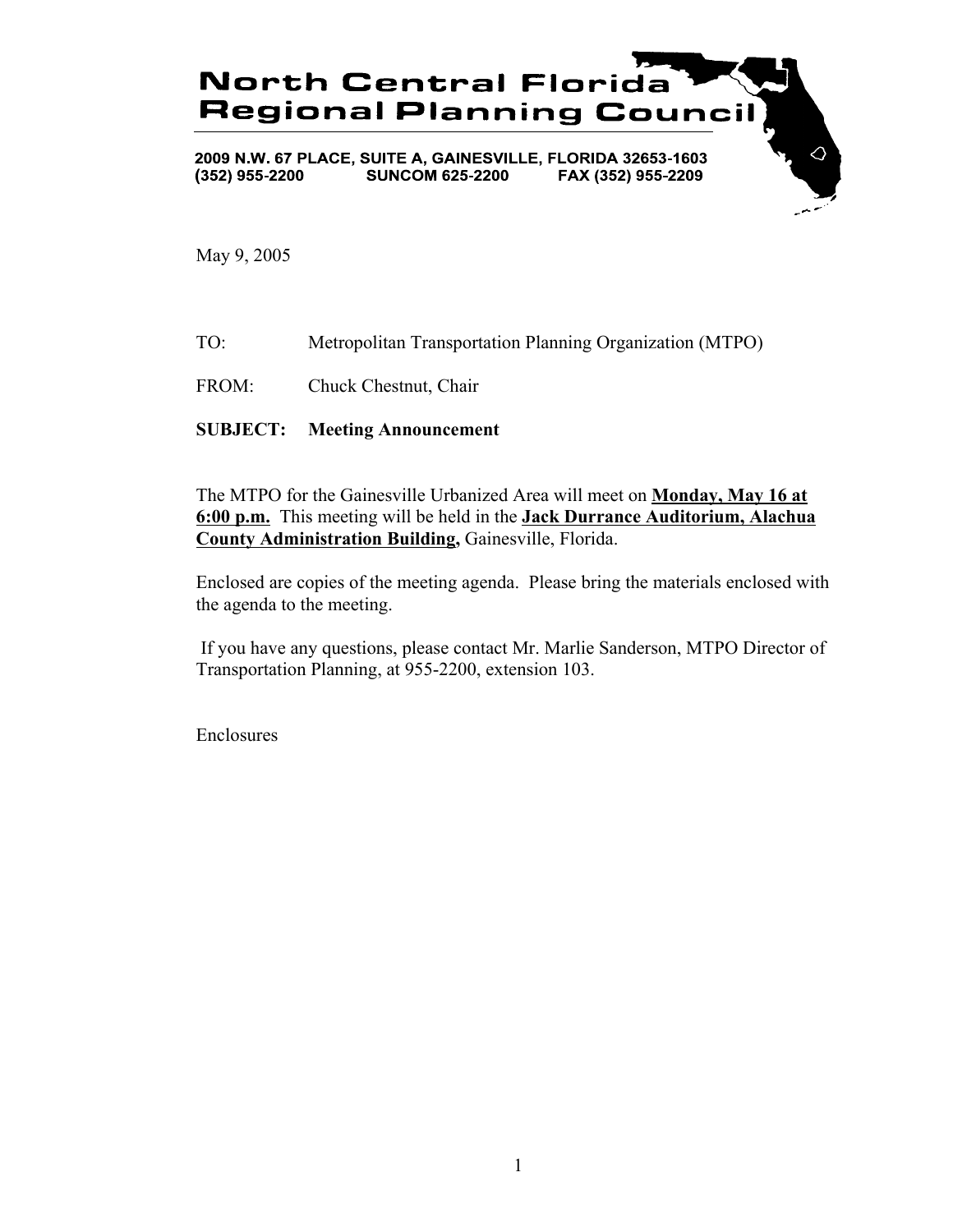

### **AGENDA**

## **METROPOLITAN TRANSPORTATION PLANNING ORGANIZATION FOR THE GAINESVILLE URBANIZED AREA**

**Jack Durrance Auditorium Monday, 6:00 p.m.** Alachua County Administration Building May 16, 2005 **Gainesville, Florida**

## **STAFF RECOMMENDATION**

**Page # 3 I. Approval of the Meeting Agenda APPROVE BOTH AGENDAS and Consent Agenda**

The MTPO needs to review and approve both agendas

**Page # 97 II. Transportation Improvement Program (TIP) APPROVE TIP**

> The TIP is the document that the MTPO approves each year which authorizes the use of federal funds

## Page #103 III. Archer Road and SW 34<sup>th</sup> St. Intersection- Preliminary APPROVE STAFF  **Feasibility Study for a New Interchange RECOMMENDATION**

The Consultant is ready to present the results of this study

- **IV. Year 2025 Transportation Plan Update**
- **Page # 124 A. Schedule of Events NO ACTION REQUIRED**  The MTPO Consultant will discuss the latest schedule for this Plan Update **Page # 12. B. April 18 Community Workshop NO ACTION REQUIRED** The information presented at this workshop will be discussed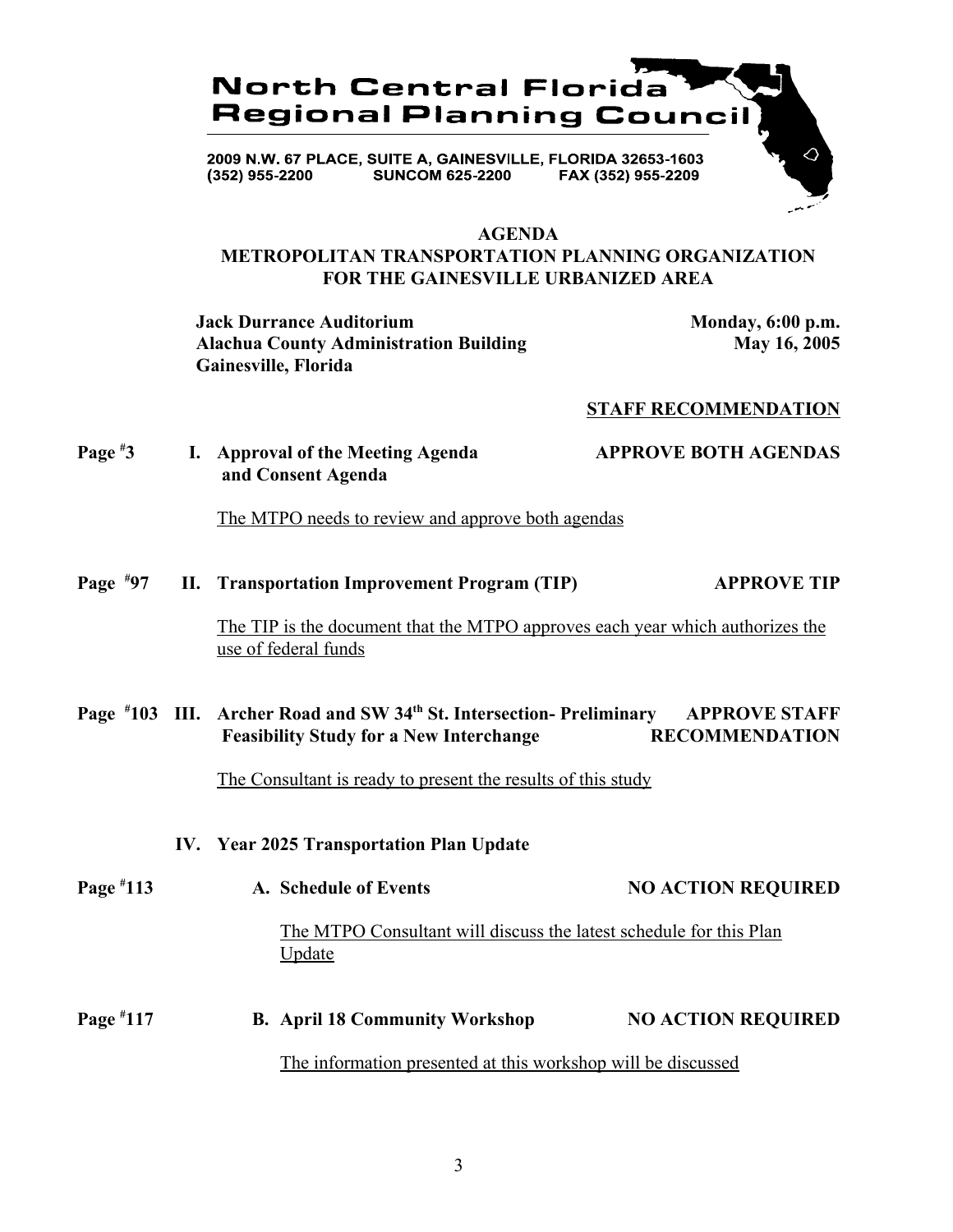| Page #131                                                             |  |  | <b>C. Gainesville Transportation Survey</b>                                                                             | <b>NO ACTION REQUIRED</b>                     |
|-----------------------------------------------------------------------|--|--|-------------------------------------------------------------------------------------------------------------------------|-----------------------------------------------|
|                                                                       |  |  | The MTPO Consultant will discuss the results of this survey                                                             |                                               |
| Page $*143$                                                           |  |  | D. Adopted/Proposed Vision Statement                                                                                    | <b>APPROVE STAFF</b><br><b>RECOMMENDATION</b> |
|                                                                       |  |  | MTPO Staff recommends that the MTPO adopt a vision statement to<br>guide the selection of projects for this plan update |                                               |
| Page #147                                                             |  |  | <b>E. Proposed Goals and Objectives</b>                                                                                 | <b>APPROVE STAFF</b><br><b>RECOMMENDATION</b> |
|                                                                       |  |  | The proposed goals and objectives give additional detailed guidance in<br>selecting projects for this plan update       |                                               |
| Page #157                                                             |  |  | F. Recommended Alternative 1- Highway                                                                                   | <b>APPROVE STAFF</b><br><b>RECOMMENDATION</b> |
|                                                                       |  |  | The MTPO needs to approve a list of highway projects to be tested and<br>evaluated                                      |                                               |
| Page #179                                                             |  |  | G. Recommended Alternative 2- Transit                                                                                   | <b>APPROVE STAFF</b><br><b>RECOMMENDATION</b> |
|                                                                       |  |  | The proposed transit alternative was developed by Regional Transit<br><b>System Staff</b>                               |                                               |
|                                                                       |  |  | Page #?201 V. SW 20 <sup>th</sup> Avenue Charrette-<br><b>MTPO Workshop</b>                                             | IF NEEDED, SCHEDULE WORKSHOP                  |
|                                                                       |  |  | Discuss if this MTPO workshop is needed, and if so, schedule it                                                         |                                               |
|                                                                       |  |  | Page #203 VI. Next MTPO Meeting                                                                                         | <b>AGREE TO MEET ON JUNE 29</b>               |
| The next MTPO meeting is currently scheduled for June 29 at 6:00 p.m. |  |  |                                                                                                                         |                                               |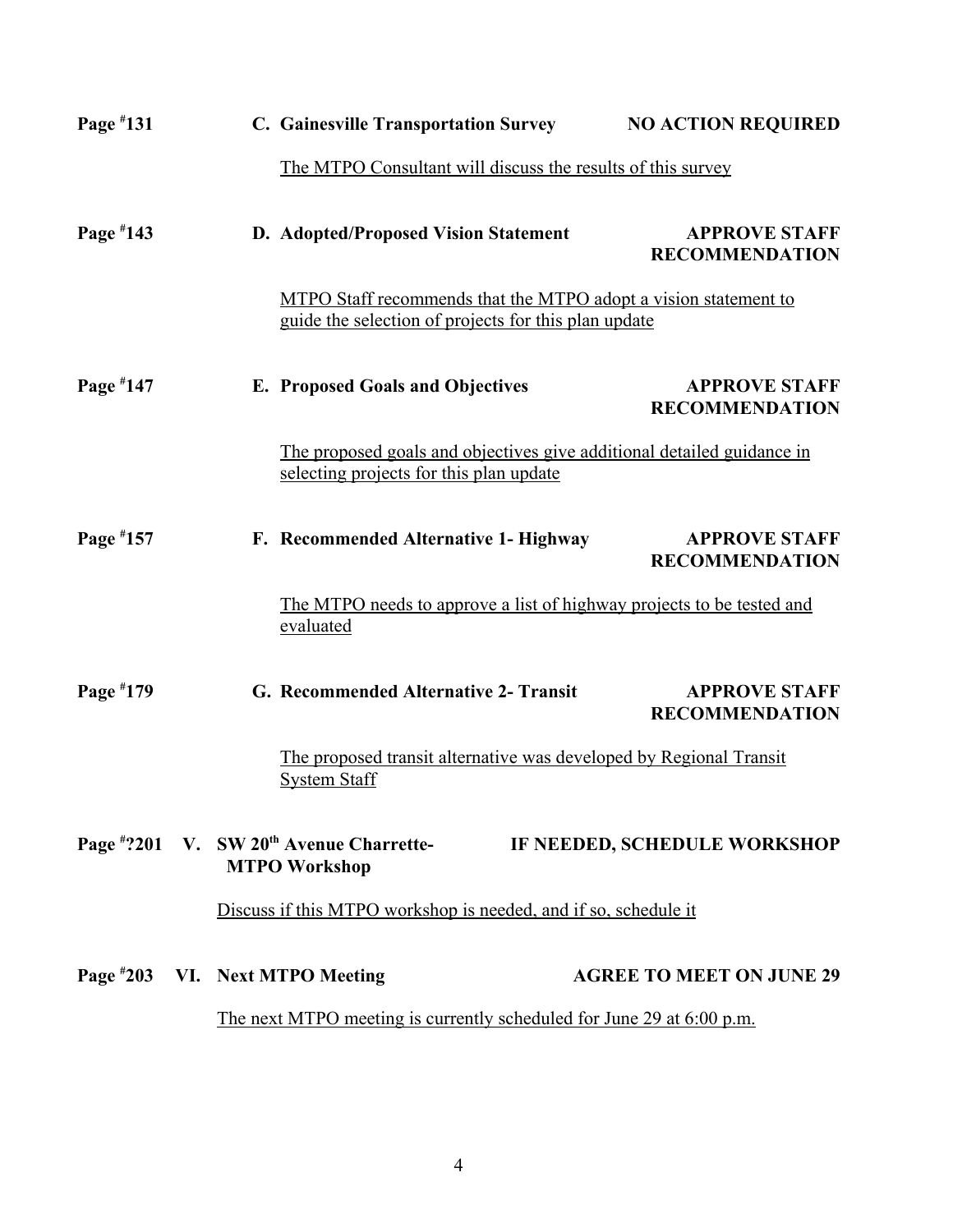#### **Page # ? VII. Comments\***

## **A. MTPO Members**

- **B. Citizens**
- **C. Chair's Report (if necessary)**

Please bring the enclosed materials to the meeting. If you have any questions regarding the agenda items or enclosed materials, please contact Mr. Marlie Sanderson, MTPO Director of Transportation Planning, at 955-2200, extension 103.

\*No handout included with the enclosed agenda material.

\\Marlie\public\MS05\MTPO\AGENDA\may16.wpd